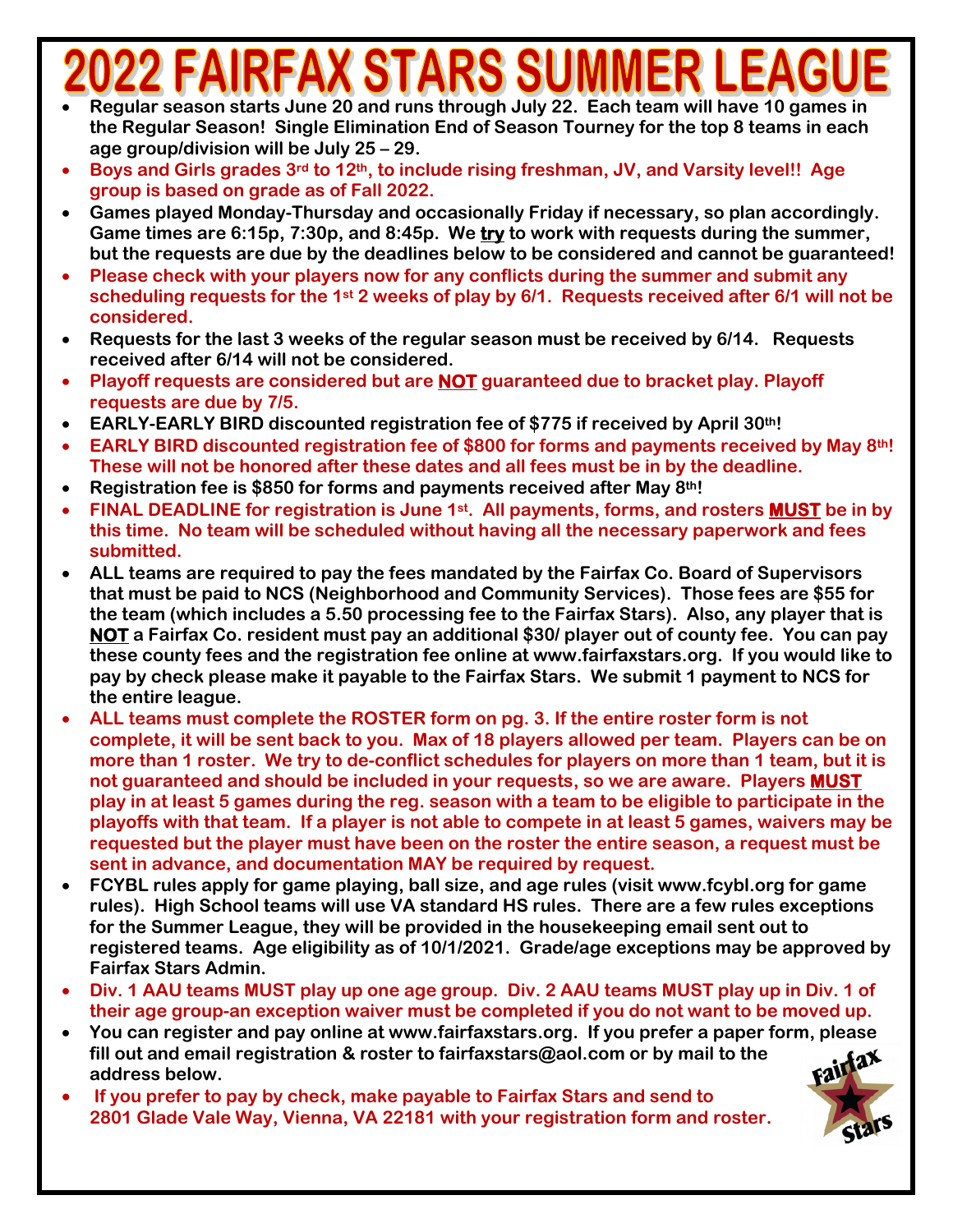| <b>2022 Summer League Registration Form</b>                                   | (Fill out COMPLETELY)     |                                                                                                                                                                                                                  |  |  |  |
|-------------------------------------------------------------------------------|---------------------------|------------------------------------------------------------------------------------------------------------------------------------------------------------------------------------------------------------------|--|--|--|
| Team Name: __________________________________                                 |                           | <b>Boys</b><br>Girls                                                                                                                                                                                             |  |  |  |
| Grade as of Fall 2022 (rising grade) _____                                    |                           |                                                                                                                                                                                                                  |  |  |  |
|                                                                               |                           | Level of Play: County CVO AAU House HS Rising Freshman HS JV HS Varsity                                                                                                                                          |  |  |  |
| Requested Division: Division 1 ____ Division 2____                            |                           |                                                                                                                                                                                                                  |  |  |  |
| or Div. 2 AAU (decided case by case).                                         |                           | Div. 1 AAU teams MUST play up one age group. Div. 2 AAU teams MUST play up in Div. 1 of their age<br>group. Fairfax Stars Admin will contact you to make sure your team is placed correctly if you marked Div. 1 |  |  |  |
|                                                                               |                           |                                                                                                                                                                                                                  |  |  |  |
|                                                                               |                           | 2 <sup>nd</sup> Contact Name                                                                                                                                                                                     |  |  |  |
|                                                                               |                           |                                                                                                                                                                                                                  |  |  |  |
|                                                                               |                           |                                                                                                                                                                                                                  |  |  |  |
|                                                                               |                           |                                                                                                                                                                                                                  |  |  |  |
|                                                                               |                           |                                                                                                                                                                                                                  |  |  |  |
|                                                                               |                           |                                                                                                                                                                                                                  |  |  |  |
| Schedule Requests (please see detailed flyer for schedule request deadlines): |                           |                                                                                                                                                                                                                  |  |  |  |
|                                                                               | Fairfax                   |                                                                                                                                                                                                                  |  |  |  |
|                                                                               | <b>For Admin Use ONLY</b> |                                                                                                                                                                                                                  |  |  |  |
| <b>Registration Payment Amount</b> _______                                    | Check/Order #             | Name on Check/Order                                                                                                                                                                                              |  |  |  |
| NCS Payment Amount                                                            | Check/Order # _________   | Name on Check/Order                                                                                                                                                                                              |  |  |  |